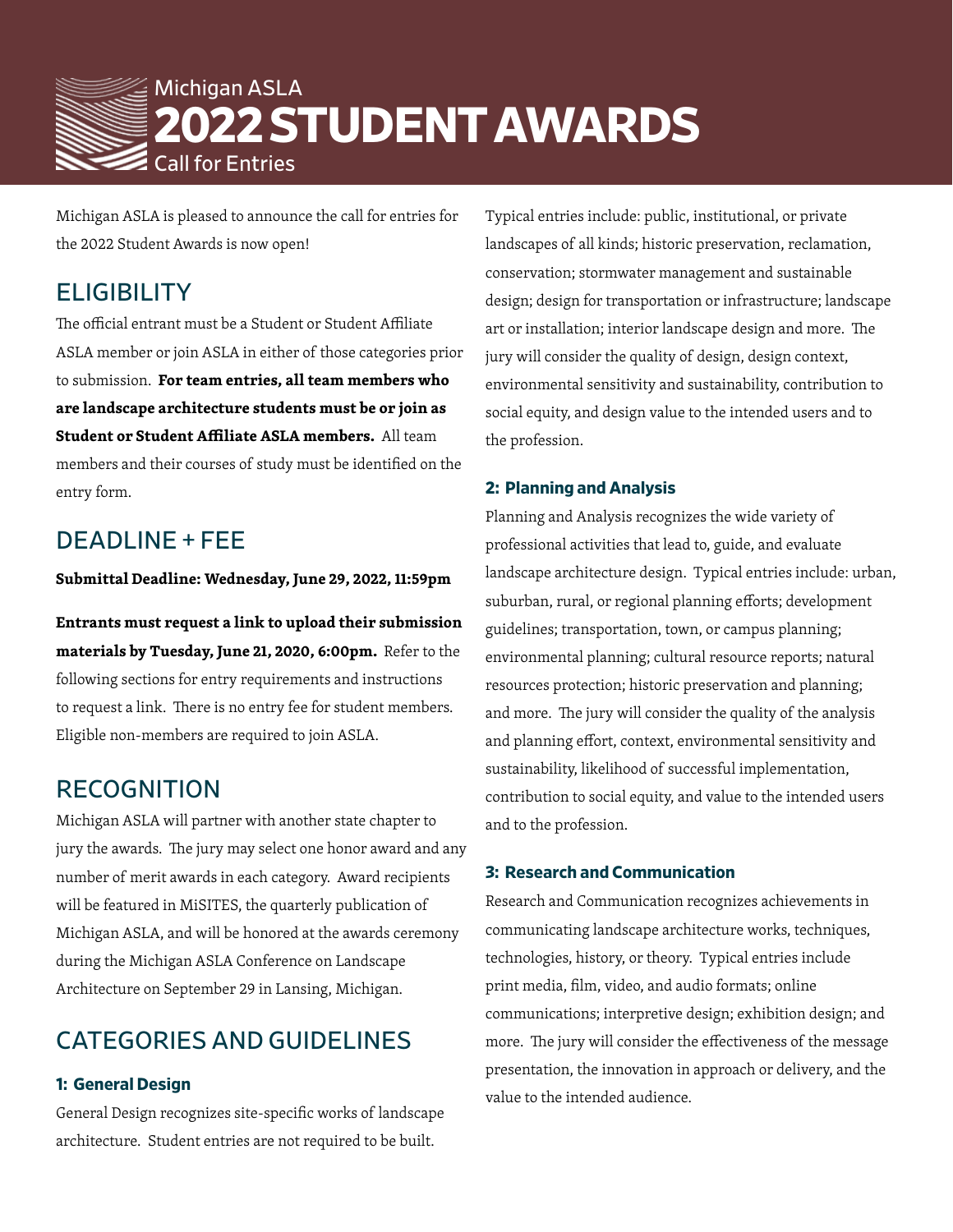

### REQUIREMENTS

- Submission Link: Email Lindsay Fercho at awards@michiganasla.org to request a link to upload the submission materials outlined below. Please provide project name(s) and category in the request. **Entrants must request a link by Tuesday, June 21, 2022, 6:00pm.** You will receive a link to a folder and a folder name within 24 hours of the request.
- **Entry Form:** Complete the attached entry form, select an entry category, and provide all required information. All team members and their courses of study must be identified on the entry form. Upload the entry form to the submission link. The entry form should be saved as a PDF file named *folder name\_entry form*.

### **Ensure anonymity on all of the following materials and upload to the submission link by the submission deadline:**

- Project Statement: In 175 words or less, describe the project and why it's award-worthy. This statement may be used in promotional materials if the project is selected for an award. The project statement should be saved as a PDF file named *folder name\_statement*.
- Project Narrative: Describe the project in 1275 words or less. The narrative should address the criteria for the submission category, and include project location, scope and size, site context and investigation, program, design or planning intent and philosophy, environmental impact and concerns, collaboration with stakeholders and other designers, and other significant issues. The narrative should be saved as a PDF file named *folder name\_narrative*.
- Images<sup>\*</sup>: Include at least one site plan and one site analysis (if applicable to entry category), plus 5 to 15 drawings and/or photographs for a total of 17 total images into a single PDF file not to exceed 10 MB and 17 pages. Drawings and photographs must be 8.5" x 11" format and landscape orientation. Brief captions on each image are encouraged. The PDF file shall be named *folder name\_images*. Winners will be required to submit high resolution images at a later date. **Entries in all three categories must include images in this format.**
- **Categories 2 and 3:** Upload one digital copy of the planning and analysis, research, or communications document to the submission link. **Ensure anonymity throughout the document in both formats.**

\* Entrants are responsible for clearing photographs with photographers for publication and reproduction by Michigan ASLA. Michigan ASLA will provide proper photography and other project credits when using photos, but will not assume responsibility for any copyrights or photography fees. Michigan ASLA retains the right to publish images submitted in winning entries in Michigan ASLA publications, website, and other media promoting Michigan ASLA and the profession.